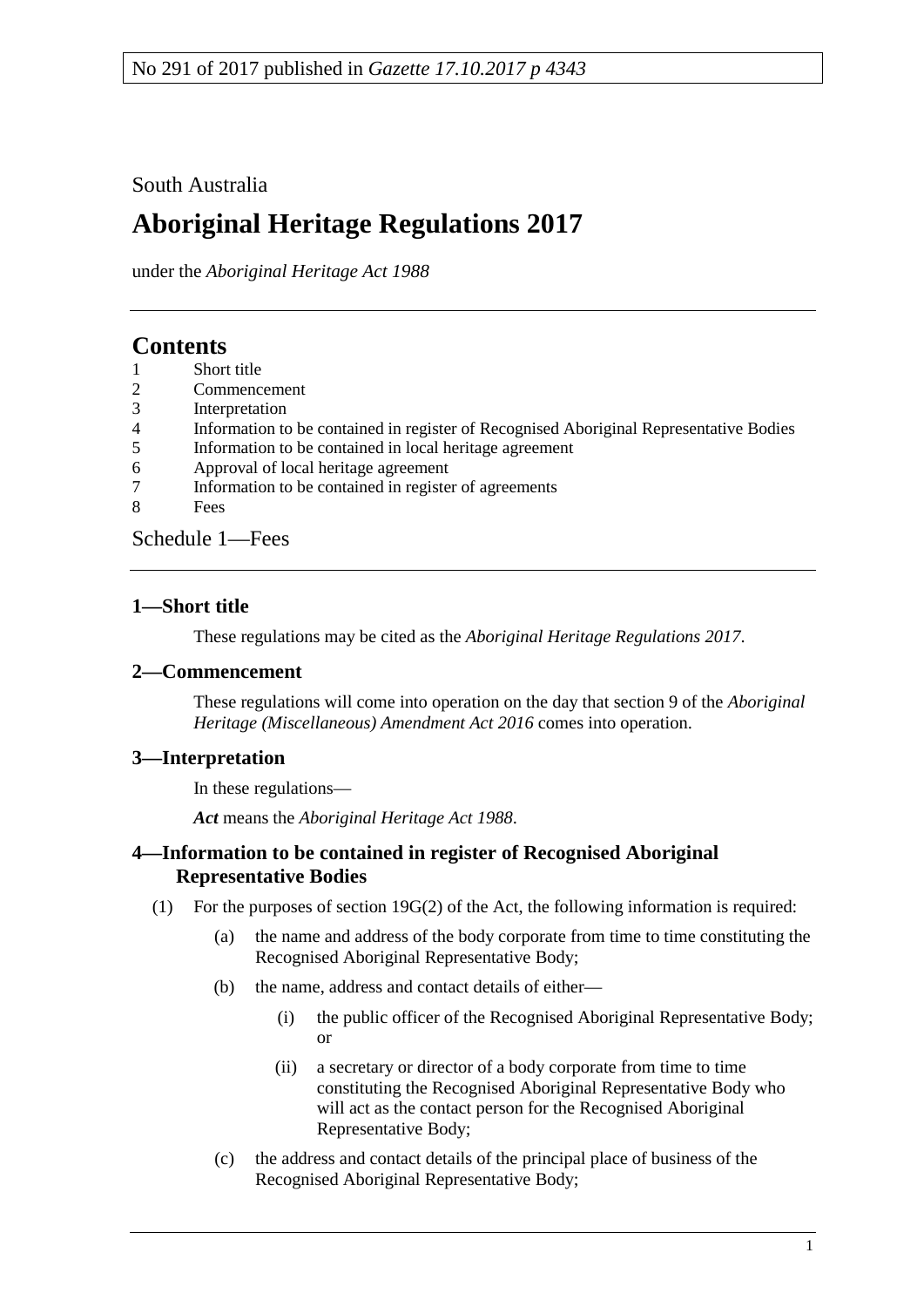(d) subject to section 10 of the Act, a description of sufficient particularity to identify the area, Aboriginal site, Aboriginal object or Aboriginal remains in respect of which the Recognised Aboriginal Representative Body is determined or appointed;

**Note—**

Section 10 of the Act requires the confidentiality of certain information entered in the central or local archives to be maintained.

- (e) if the Recognised Aboriginal Representative Body was appointed under section 19B(9)—a copy of, or reference to, the relevant native title claim or indigenous land use agreement (as the case requires).
- (2) A Recognised Aboriginal Representative Body must notify the Committee as soon as is reasonably practicable (but in any case within 45 days) if any of the information referred to in [subregulation](#page-0-4) (1) changes.
- (3) For the purposes of section 19G(3) of the Act, the register may be inspected by members of the public (however, the Committee may impose such conditions on the inspection of a particular entry as the Committee thinks fit).

#### <span id="page-1-0"></span>**5—Information to be contained in local heritage agreement**

For the purposes of section 19H(4) and (5) of the Act, a local heritage agreement must contain the following provisions and information:

- (a) a provision setting out the area to which the agreement relates;
- (b) subject to section 10 of the Act, a provision setting out any Aboriginal site, Aboriginal object or Aboriginal remains that are known to be in the area to which the agreement relates;

**Note—**

Section 10 of the Act requires the confidentiality of certain information entered in the central or local archives to be maintained.

- (c) a provision setting out the proposed activities to which the agreement relates;
- (d) a provision setting out what steps are to be taken on the discovery of an Aboriginal site, Aboriginal object or Aboriginal remains;
- (e) a provision providing that, subject to the Act, any question arising as to the significance of a particular Aboriginal site or Aboriginal object to Aboriginal tradition, archaeology, anthropology or history is to be decided by the Recognised Aboriginal Representative Body in respect of the area, site, object or remains;

**Note—**

See the definition of *Aboriginal object* and *Aboriginal site* in section 3 of the Act.

- (f) a provision limiting the costs or charges payable in relation to the agreement;
- (g) a provision setting out the processes for resolving disputes arising in relation to the agreement;
- (h) information explaining the process by which the agreement was negotiated (including information relating to any consultation undertaken during the negotiation process).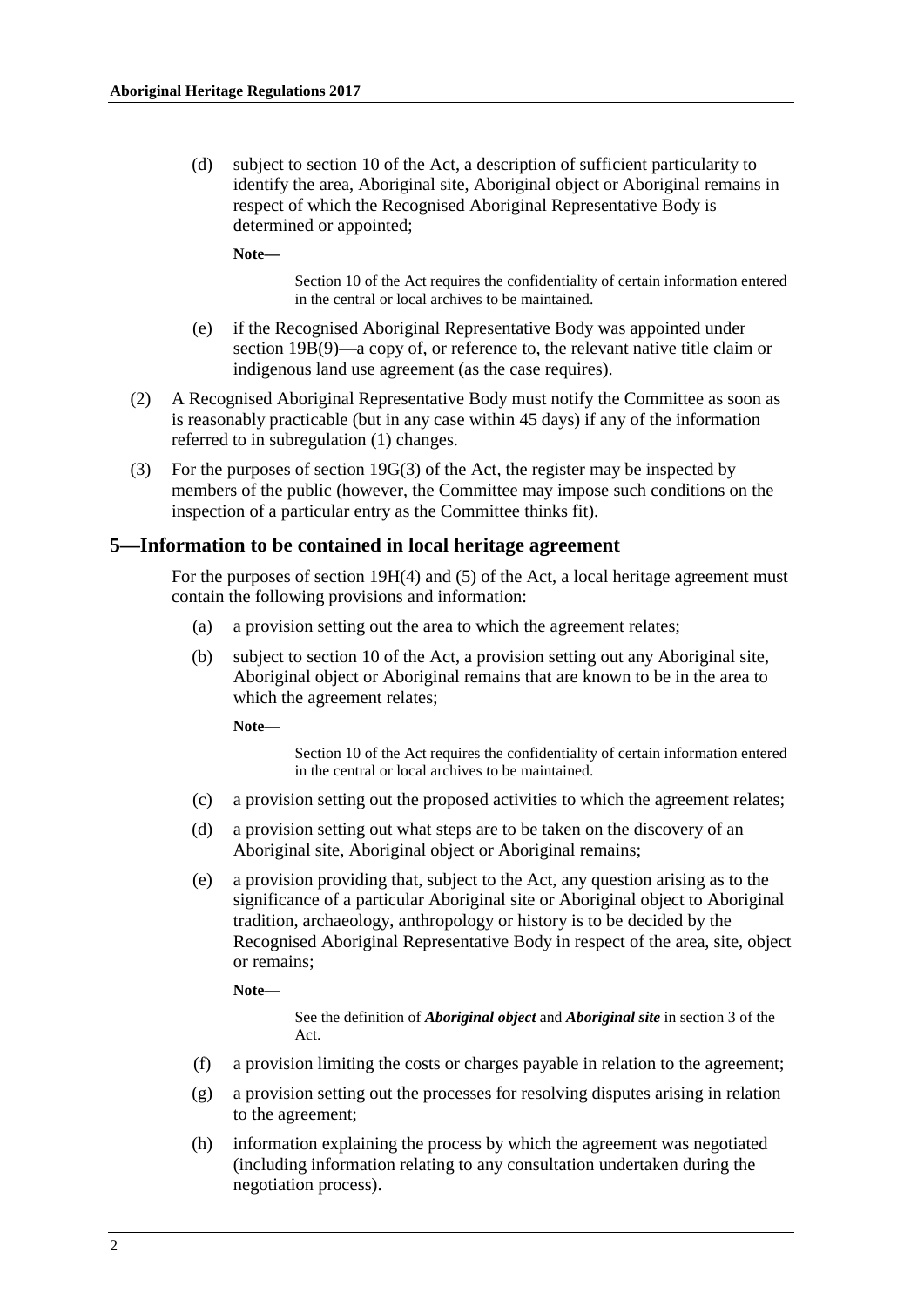#### <span id="page-2-0"></span>**6—Approval of local heritage agreement**

- (1) For the purposes of section 19I of the Act, the Minister must, in deciding whether or not to approve a local heritage agreement, have regard to the following matters:
	- (a) whether the views of traditional owners of any area, and any Aboriginal site, object or remains, affected by the proposed local heritage agreement were obtained in relation to the proposed agreement (and, if so, what those views are);
	- (b) whether any payment that has been, or is to be, made to a Recognised Aboriginal Representative Body, traditional owners or any other person in relation to the agreement is reasonable;
	- (c) any relevant information (being information of which the Minister is aware) kept in the central or local archives.
- (2) The Minister may, before deciding whether or not to approve a local heritage agreement, request a specified person or body to provide such additional information as the Minister may require for the purposes of the decision (and may decline to make a decision until the information is provided).

#### <span id="page-2-1"></span>**7—Information to be contained in register of agreements**

- (1) For the purposes of section  $19O(2)$  of the Act, the following information is required:
	- (a) in the case of a local heritage agreement—
		- (i) a copy of the application for authority under section 21 or 23 of the Act to which the agreement relates;
		- (ii) details of any variation to the agreement (including the date on which the variation takes effect);
		- (iii) details sufficient to identify any report or survey referred to in the agreement or upon which the agreement is wholly or partly based;
	- (b) in the case of an agreement to which Division A2 of the Act applies—details of any variation to the agreement (including the date on which the variation takes effect);
	- (c) in any case—
		- (i) a copy of the local heritage agreement or agreement to which Division A2 of the Act applies (as the case requires);
		- (ii) the name, address and contact details of the principal place of business of any relevant Recognised Aboriginal Representative Body;
		- (iii) the name, address and contact details of each party to the agreement.
- <span id="page-2-2"></span>(2) For the purposes of section 19Q(3) of the Act, the register may only be inspected—
	- (a) with the consent of each party to the relevant agreement; and
	- (b) in accordance with any requirements specified by the Committee in relation to the relevant agreement.